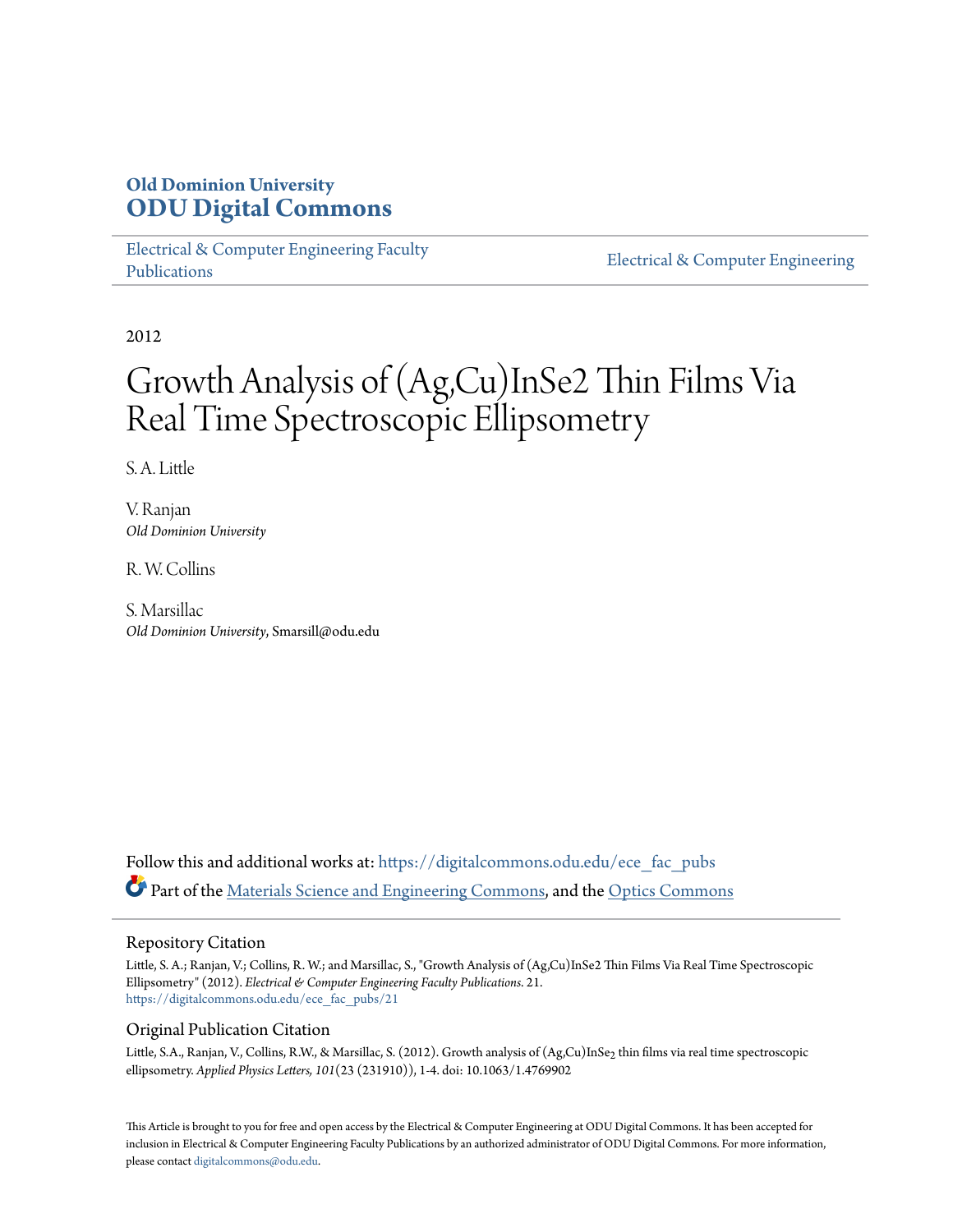



### **Growth analysis of (Ag,Cu)InSe2 thin films via real time spectroscopic ellipsometry**

[S. A. Little,](http://scitation.aip.org/search?value1=S.+A.+Little&option1=author) [V. Ranjan,](http://scitation.aip.org/search?value1=V.+Ranjan&option1=author) [R. W. Collins](http://scitation.aip.org/search?value1=R.+W.+Collins&option1=author), and [S. Marsillac](http://scitation.aip.org/search?value1=S.+Marsillac&option1=author)

Citation: [Applied Physics Letters](http://scitation.aip.org/content/aip/journal/apl?ver=pdfcov) **101**, 231910 (2012); doi: 10.1063/1.4769902 View online: <http://dx.doi.org/10.1063/1.4769902> View Table of Contents: <http://scitation.aip.org/content/aip/journal/apl/101/23?ver=pdfcov> Published by the [AIP Publishing](http://scitation.aip.org/content/aip?ver=pdfcov)

#### **Articles you may be interested in**

Properties of Cu(In,Ga,AI)Se2 thin films fabricated by magnetron sputtering J. Vac. Sci. Technol. A **33**, 031201 (2015); 10.1116/1.4913863

[Structural and optical properties of \(Ag,Cu\)\(In,Ga\)Se2 polycrystalline thin film alloys](http://scitation.aip.org/content/aip/journal/jap/115/22/10.1063/1.4880243?ver=pdfcov) J. Appl. Phys. **115**, 223504 (2014); 10.1063/1.4880243

Nanostructured light-absorbing crystalline CuIn(1-x)GaxSe2 thin films grown through high flux, low energy ion [irradiation](http://scitation.aip.org/content/aip/journal/jap/114/15/10.1063/1.4823987?ver=pdfcov) J. Appl. Phys. **114**, 153505 (2013); 10.1063/1.4823987

[Electronic and structural properties of molybdenum thin films as determined by real-time spectroscopic](http://scitation.aip.org/content/aip/journal/apl/94/14/10.1063/1.3117222?ver=pdfcov)

[ellipsometry](http://scitation.aip.org/content/aip/journal/apl/94/14/10.1063/1.3117222?ver=pdfcov) Appl. Phys. Lett. **94**, 141908 (2009); 10.1063/1.3117222

[Quasi real-time Raman studies on the growth of Cu–In–S thin films](http://scitation.aip.org/content/aip/journal/jap/95/9/10.1063/1.1667009?ver=pdfcov) J. Appl. Phys. **95**, 5153 (2004); 10.1063/1.1667009



 This article is copyrighted as indicated in the article. Reuse of AIP content is subject to the terms at: http://scitation.aip.org/termsconditions. Downloaded to IP: 128.82.253.83 On: Fri, 08 Jan 2016 00:45:57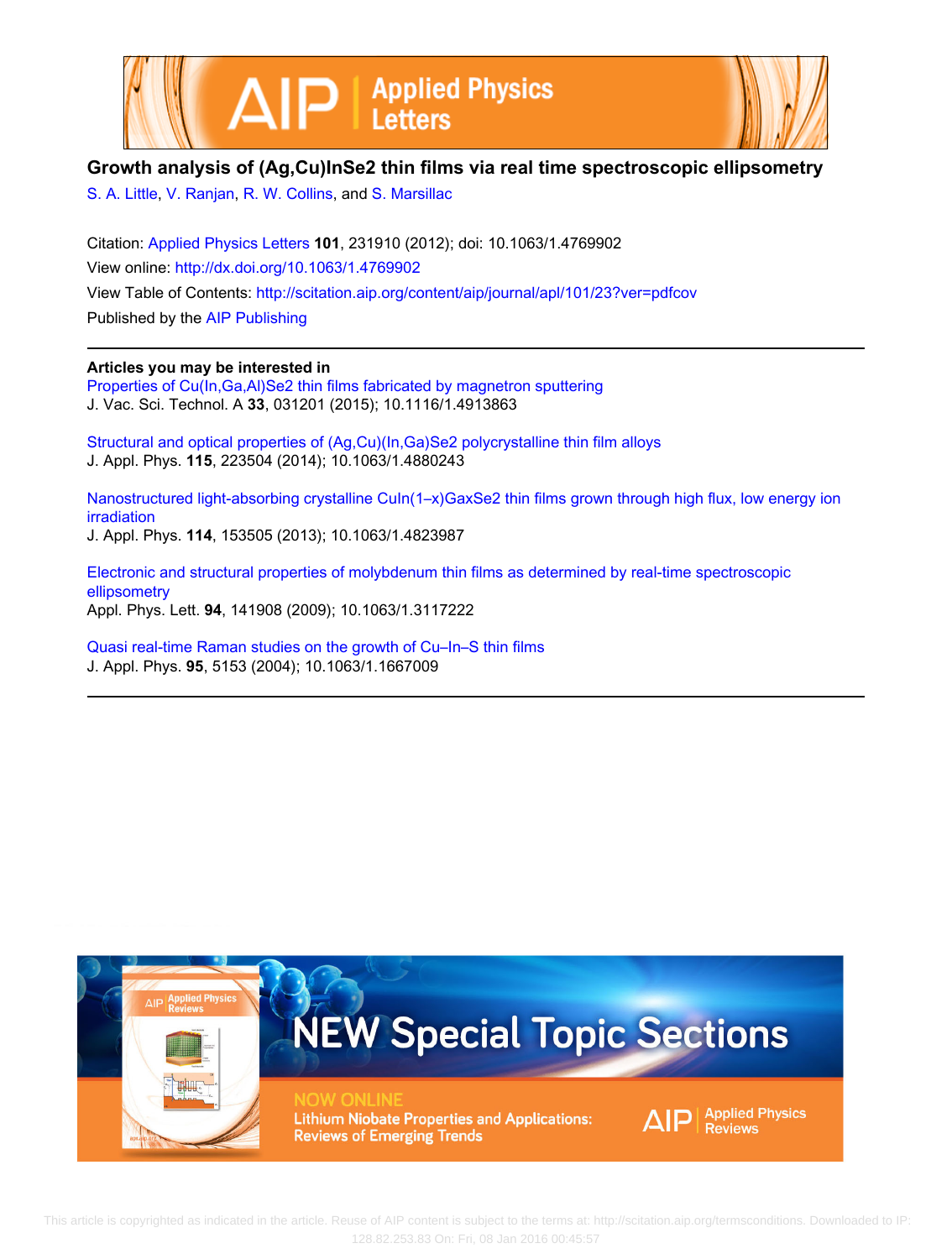

## Growth analysis of (Ag,Cu)InSe<sub>2</sub> [thin films via real time spectroscopic](http://dx.doi.org/10.1063/1.4769902) [ellipsometry](http://dx.doi.org/10.1063/1.4769902)

S. A. Little,<sup>1</sup> V. Ranjan,<sup>2,a)</sup> R. W. Collins,<sup>1</sup> and S. Marsillac<sup>2,b)</sup> <sup>1</sup>Department of Physics and Astronomy, University of Toledo, Toledo, Ohio 43606, USA  $^{2}$ Department of Electrical and Computer Engineering, Old Dominion University, Norfolk, Virginia 23525, USA

(Received 16 June 2012; accepted 20 November 2012; published online 7 December 2012)

In situ and ex situ characterization methods have been applied to investigate the properties of  $(Ag,Cu)InSe<sub>2</sub> (ACIS)$  thin films. Data acquired from real time spectroscopic ellipsometry (RTSE) experiments were analyzed to extract the evolution of the nucleating, bulk, and surface roughness layer thicknesses. The evolution of these layer thicknesses suggests a transition from Volmer-Weber to Stranski-Krastanov type behavior when Cu is replaced by Ag. The complex dielectric functions of ACIS at both deposition and room temperature as a function of film composition were also extracted from the RTSE data, enabling parameterization of the alloy optical properties. V<sup>C</sup> 2012 American Institute of Physics. [[http://dx.doi.org/10.1063/1.4769902\]](http://dx.doi.org/10.1063/1.4769902)

The achievement of maximizing the efficiency of solar cells from the  $Cu(In,Ga)Se<sub>2</sub>$  quaternary alloy system to 20.3%, through group III isoelectronic substitution of In by  $Ga<sup>1</sup>$  $Ga<sup>1</sup>$  $Ga<sup>1</sup>$  leads one to believe that a similar benefit may be possible by group I substitution. Given its many optically reactive chalcogenide compounds, Ag is of great interest as a substitute for Cu. Recently, solar cell devices with optimized Ag content in  $(Ag,Cu)(In,Ga)Se<sub>2</sub> have been reported, <sup>2,3</sup> and ex situ spectro$ scopic ellipsometry (SE) studies of  $(Ag,Cu)(In,Ga)Se<sub>2</sub>$ (ACIGS) thin films have also been reported. $4$  The SE studies of Ref. [4](#page-5-0) were performed at room temperature (RT) and span the photon energy range of 0.5–4.7 eV. In the present article, results of in situ real time SE (RTSE) measurements over the photon energy range of 0.75–6.5 eV are described for analysis of the nucleation and growth of  $(Ag,Cu)InSe<sub>2</sub> (ACIS)$  thin films. Models representing the dielectric function critical points as oscillators were used to extract important optical parameters including band gap and associated broadening energies. The effects of composition on the nucleation, coalescence, and grain growth processes have been characterized, as these processes control the ultimate film morphology and grain structure.

ACIS films 500 nm thick were deposited by dc magnetron sputtering at a substrate temperature of  $T_s = 550 \degree C$  onto Si (100) wafers with 25 nm thermal oxides. High purity targets of Ag, Cu, and In were sputtered in argon gas (99.998%), which was maintained at a pressure of 2.5 mTorr. The dc power levels of the targets were independently controlled and were varied from run to run in order to obtain films of varying ratio of Ag to total Group I atoms,  $w = [Ag]/([Cu] + [Ag])$ . Selenium was evaporated at a constant rate simultaneously with Ag, Cu, and In sputtering. RTSE data were acquired *in situ* during film growth using a rotating-compensator multichannel ellipsometer with the 0.75–6.5 eV photon energy range at an angle of incidence of 65°. The optical model of the growing ACIS film used in data analysis is based on a two-layer structure consisting of surface roughness and bulk layers of thicknesses  $d_s$  and  $d_b$ , respectively, on the fully characterized  $SiO<sub>2</sub>/Si$  wafer sub-strate.<sup>[5](#page-5-0)</sup> In the absence of a bulk layer, i.e., for  $d<sub>b</sub>$  less than a single monolayer ( $\sim$ 0.5 nm), the surface roughness layer of thickness  $d_s$  was interpreted as the nucleating layer. The dielectric functions of the nucleating and surface roughness layers were simulated using the Bruggeman effective medium approximation  $(EMA)^6$  $(EMA)^6$  assuming a mixture of void and bulk ACIS. The experimental spectra in  $\psi$  and  $\Delta$  were fit assuming the two-layer roughness/bulk model as described and using an iterative combination of least squares regression for the structural parameters and numerical inversion for the dielectric function, as described in detail elsewhere.<sup>[5,6](#page-5-0)</sup> The weak uniaxial optical anisotropy of ACIS due to its chalcopyrite crystal structure (tetragonal system) was neglected since the polycrystallinity of the films makes its detection problematic.

Complementary ex situ characterization of the asdeposited ACIS films included x-ray diffractometry (XRD), scanning electron microscopy (SEM) with energy dispersive spectroscopy (EDS), and Auger electron spectroscopy (AES). Assignment of the XRD peaks yielded results consistent with the single phase chalcopyrite crystal structure. The composition of each ACIS film was confirmed by EDS and XRD assuming Vegard's Law; similar results were found and reported previously.<sup>[3](#page-5-0)</sup> AES depth profiles were obtained throughout the thickness of the films and demonstrated the absence of compositional depth gradients.

Figure  $1(a)$  depicts the growth parameters that describe the first 50 nm of deposition as a function of the effective thickness, given by  $d_{\text{eff}} = d_b + f_s d_s$ , where  $f_s$  is the volume fraction of ACIS in the layer of thickness  $d_s$ . The effective thickness is equivalent to the total volume of ACIS per unit area of substrate. From the in situ RTSE analysis yielding  $(d_b, d_s)$ , variations in the structural evolution were identified depending on the Ag content. In previous studies of sputtered CdTe films deposited in a similarly designed deposition/measurement system, the sensitivity and reproducibility of these measurements on sub-monolayer scales  $(\pm 0.05 \text{ nm})$  were

a)Permanent address: Pilkington North America, Northwood, Ohio 43619, USA b)Author to whom correspondence should be addressed. Electronic mail: [smarsill@odu.edu](mailto:smarsill@odu.edu).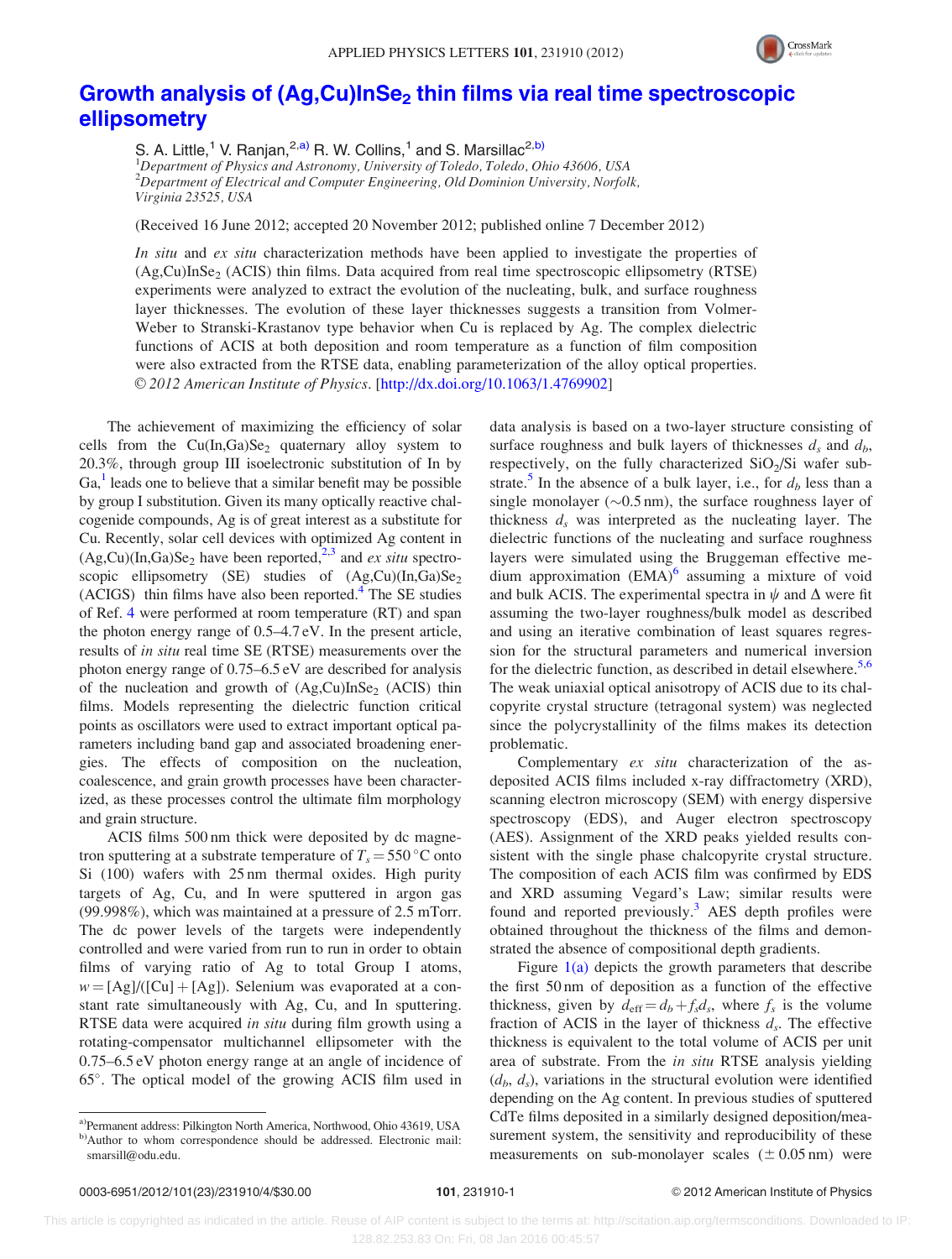<span id="page-3-0"></span>

FIG. 1. (a) (Top) Bulk layer thickness  $(d_b)$  (solid lines) and surface roughness (or nucleating layer) thickness  $(d_s)$  (dashed lines) vs. effective thickness during the first 50 nm of deposition for films of different Ag content  $w$ . The inset shows a magnified view of  $d<sub>b</sub>$  in the early nucleation stage, whereby the arrow denotes decreasing  $d_{\text{eff}}$  (i.e., decreasing  $d_s$ ) at fixed  $d_b$  as w increases. (b) (Bottom) Inverse of the broadening parameter  $1/\Gamma_{E0}$  for the E<sub>0</sub> band gap as a function of effective thickness for films of different Ag content w.

demonstrated. $<sup>5</sup>$  In the present study, for all film compositions</sup> containing Cu ( $w < 1$ ), a nucleating layer of thickness  $d_s$ appears before the formation of the first bulk density monolayer (approximated as  $d_b \sim 0.5$  nm). This behavior is suggestive of initial island formation or the Volmer-Weber (V-W) nucleation mode.' For AgInSe<sub>2</sub> (AIS) with  $w = 1$  in Fig. 1(a), however, the growth of a bulk-like monolayer appears first, followed by island formation, or a Stranski-Krastanov (S-K) type growth mode.<sup>7</sup> This behavior has also been observed in RTSE measurements of CdTe for  $T_s > 0.4 T_m$  (in K), where  $T_m$  is the melting temperature.<sup>5</sup> The nucleation data summarizing Fig.  $1(a)$  are depicted in Fig. 2, which shows the surface roughness thickness at which the underlying "bulk-like" layer reaches  $d_b \sim 0.5$  nm. Also shown in this figure is the maximum nucleating layer thickness, which represents the cluster height prior to coalescence. Stronger substrate adhesive bonding for  $AgInSe<sub>2</sub>$  compared to film cohesive bonding can explain the growth mode behavior of Fig. 2 (triangles), consistent with the much lower  $AgInSe<sub>2</sub>$  melting point. After the first monolayer forms and coalesces, however, the accumulation of strain in the bulk-like layer may reverse the growth mode to islanding.

The same ellipsometric spectra  $(\psi, \Delta)$  used in determining the growth parameters were also applied to extract the dielectric functions  $\varepsilon = \varepsilon_1 + i\varepsilon_2$  at different thicknesses. The results shown in Fig. 3 for ACIS films at the deposition temperature (550 $^{\circ}$ C) were obtained in situ by RTSE after



FIG. 2. The surface roughness layer thickness  $d_s$  at the onset of bulk layer formation (i.e., when  $d_b \sim 0.5$  nm) plotted as a function of Ag content w. Also shown is the maximum nucleating or roughness layer thickness during nucleation.

stabilization of the dielectric functions versus thickness. As described below, this stabilization may occur when the grain size no longer increases (or coarsens) with thickness. In addition, at sufficiently large grain sizes, e.g., for low w, the relaxation time due to grain boundary or defect scattering may exceed that due to phonon scattering. Such an effect may also lead to a stabilization of the dielectric function with thickness. These stabilized dielectric functions were modeled using parabolic band oscillators<sup>[8](#page-5-0)</sup> at the critical points in order to extract more accurate information regarding the thickness evolution of the band gaps, as well as that of the broadening parameters, for films of the different values of w. The relevant expression is

$$
\varepsilon(E) = \varepsilon_{\infty} + \sum_{n} A_n e^{i\theta_n} (E - E_n + i\Gamma_n)^{\mu_n}, \tag{1}
$$

where  $\varepsilon_{\infty}$  is the real dielectric function offset,  $A_n$  is the amplitude,  $E_n$  is the resonance energy,  $\Gamma_n$  is the broadening



FIG. 3. Dielectric functions for ACIS films of different Ag content w deposited at 550 °C. The arrow for  $\varepsilon_2$  (near the band gap) indicates the direction of increasing Ag content. The inset shows the band gap of ACIS at room temperature (squares) and at  $550^{\circ}$ C (circles) as a function of Ag content w. Polynomial fits (solid lines) provide the bowing parameters.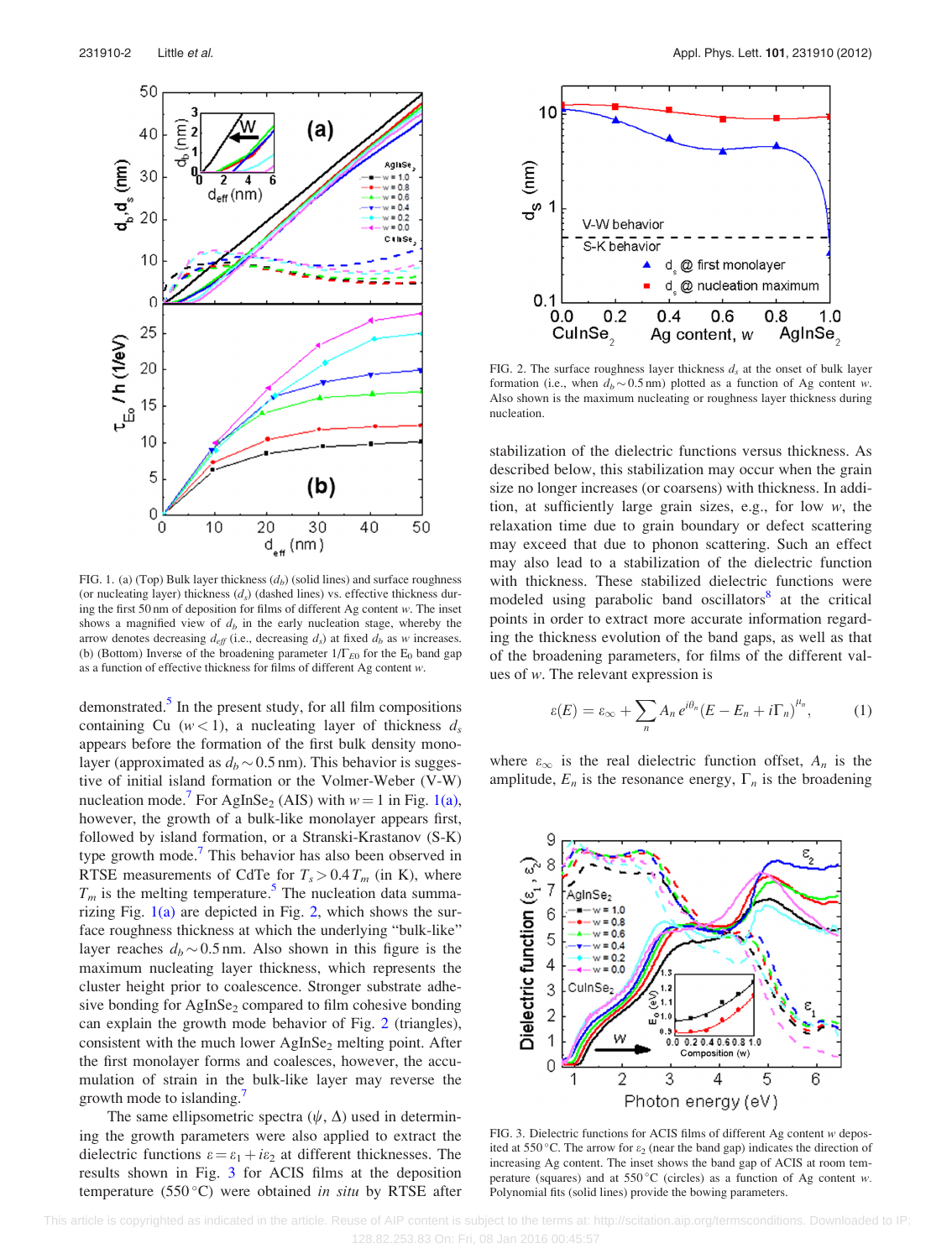parameter, and  $\theta_n$  and  $\mu_n$  are the phase and exponent of the transition.

Plotted in the inset of Fig. [3](#page-3-0) and tabulated in Table I are the fundamental  $E_0$  band gaps  $E_g$  as functions of composition for deposition and room temperatures. The band gap is found to shift to higher energy as the Ag content w increases at both temperatures. The room temperature values are in good agreement with those found by Albornoz et  $al$ ,<sup>[4](#page-5-0)</sup> and as expected, the band gaps decrease with increasing temperature. The agreement between the two sets of room temperature data in Table I (i.e., to within  $\pm$  0.015 eV) suggest that composition w is the key determinant of the band gap. Strain is not believed to be a significant effect since it is unlikely that films prepared in different laboratories have identical strain levels as well as strain variations with composition. The bowing parameter calculated from the SE room temperature data of the present study is 0.23 (in close agreement with the value of 0.22 reported by Albornoz et  $al^4$  $al^4$ ), whereas the bowing parameter at  $550^{\circ}$ C is larger at 0.33. This high temperature bowing parameter, along with the endpoint band gaps, are very useful as they allow one to determine the composition of a specific ACIS thin film in real time and *in situ* during the 550 °C deposition process though determination of the band gap. This in turns allows for a modification of the deposition process if an undesired deviation from the standard recipe is observed (i.e., monitoring) or if a desired gradient in the band gap is sought (i.e., control).

Referring again to Fig. [3](#page-3-0), the amplitude of the step in  $\varepsilon_2$ at the  $E_0$  band gap  $E<sub>g</sub>$ , decreases as Ag is incorporated, i.e., as  $w$  increases. In single crystals, such a decrease may derive from the proportionality  $\varepsilon_2(E) \propto E^{-2} \Sigma_{cv} P_{cv}(E) J_{cv}(E),$ <sup>8</sup> due to the increase in  $E_g$  with w, in conjunction with constant matrix element  $P_{cv}(E \sim E_g)$  and joint density of states  $J_{cv}(E \sim E_g)$ values. As previously calculated, a replacement of Cu by Ag results in a small increase in reduced effective mass,  $m^*$ . This increase in  $m^*$  also increases  $J_{cv}$ , but with an insignificant influence on the  $\varepsilon_2$  step amplitude. The room temperature band gap values for  $AgInSe<sub>2</sub>$  and  $CuInSe<sub>2</sub>$  reported here, along with the literature conduction band effective masses,<sup>9</sup> would lead to nearly the same value of  $2P_{cv}^2/m_e \sim 10.5 \text{ eV}$ upon application of  $\mathbf{k}\cdot\mathbf{p}$  theory,<sup>[8](#page-5-0)</sup> where  $m_e$  is the electron mass. Thus, a near constant  $P_{cv}$  is supported as well. In addition to the  $E^{-2}$  factor, voids in polycrystalline films may also decrease the  $\varepsilon_2$  step amplitude. Voids may evolve at  $w = 1$  in particular, due to the stress associated with the S-K growth mechanism, an effect observed previously in CdTe.<sup>3</sup>

Since the nucleation behavior in the initial stage of the deposition of polycrystalline semiconductors has been observed to impact the subsequent structural evolution of the

TABLE I. Fundamental band gaps  $(E<sub>g</sub> = E<sub>0</sub>)$  for ACIS films of various compositions w at RT and at  $550^{\circ}$ C. Also shown for comparison are the results from Ref. [4.](#page-5-0)

| $w = [Ag]/([Cu] + [Ag])$  | 1.0  | 0.8      | 0.6            | 04   | 02   | 0.0               |
|---------------------------|------|----------|----------------|------|------|-------------------|
| $E_{\rm g}$ (RTSE 550 °C) | 1.15 | $1.05 -$ | 0.98           | 0.91 | 0.90 | 0.90 <sub>1</sub> |
| $Eo$ (RTSE RT)            | 1.24 | 1.16     | 1.10           | 1.01 | 0.99 | 0.98              |
| $Eg$ ([Albornoz 2005] RT) |      |          | 1.22 1.16 1.09 | 1.03 | 1.01 | 1.01              |

film and the ultimate material properties, $\frac{5}{3}$  the evolution of the broadening parameter  $\Gamma_{E0}$  of the fundamental band gap critical point  $E_0$  was also studied as a function of w. Previous studies of nanocrystalline and polycrystalline semiconductor films have suggested that the inverse of the increase in broadening over the single crystal value is proportional to the grain size, assuming that the grain boundary scattering controls the broadening. $10,11$  The basic equation is as follows:

$$
\frac{hv_g}{R} = \Gamma_{E_0} - \Gamma_b,\tag{2}
$$

where R is the grain radius,  $\Gamma_b$  is the single crystal E<sub>0</sub> broadening parameter, and  $v<sub>g</sub>$  is the carrier group velocity, which is determined by the most mobile carrier. Neglecting  $\Gamma_b$ since it is often quite small for the  $E_0$  transition leads to the simple expression  $\tau_{E0}/h \sim 1/\Gamma_{E0} \sim R/hv_g$ .

Figure [1\(b\)](#page-3-0) shows a monotonic increase in  $\tau_{E0}/h$  with thickness that can be attributed to an increase in grain size  $$ as the film structure evolves, in accordance with Eq. (2). The clear trends as a function of alloy content are also of interest. Although the group velocity may vary for the alloy series, the reported increase in the conduction band effective mass from CuInSe<sub>2</sub> (CIS) to  $\overline{AIS}^9$  $\overline{AIS}^9$  would be expected to lead to a decreased  $v_{\rm g}$  and thus an increase in  $\tau_{E0}/h$  for a given grain size. Thus, Fig.  $1(b)$  indicates that the grain size decreases continuously with w from CIS to AIS irrespective of the thickness, and that the grain growth tends to saturate faster for the Ag-rich alloys. Although various physical attributes can affect the scattering process, such as point and line defects and even stress, it is believed that the grain size broadening mechanism limits the electron mean free path; this hypothesis is supported both by XRD and by cross sectional SEM results. $3$  Because of the reduced grain size in the Ag-rich alloys, the potential exists for growth engineering of these ACIS thin films by developing multi-stage processing analogous to the two-stage and three-stage processes used in conventional Cu(In,Ga)Se<sub>2</sub> solar cells.<sup>[12](#page-5-0)</sup> This may also result in unintended alloy compositional non-uniformity with depth, which can be controlled as well to establish desired profiles for optimum device performance.

In conclusion,  $(Ag,Cu)InSe<sub>2</sub>$  thin films were grown by a hybrid sputtering/evaporation process and were characterized by in situ RTSE and ex situ XRD, SEM, EDS, and AES. RTSE has been applied to investigate the structural evolution and dielectric functions of these films. Changes in the growth process occur from V-W to S-K behavior with the replacement of Cu by Ag to yield AgInSe<sub>2</sub>. This appears to occur due to a reduction in the cohesive energy of the film relative to its adhesive energy to the substrate, possibly also reflected in the reduction in melting temperature of  $AgInSe<sub>2</sub>$ . In addition, the grain size is observed to increase with increasing thickness in all alloys, but saturating more quickly at a smaller grain size in the Ag-rich alloys, indicating either a decrease in grain size or increase defect density or disorder in the Ag-rich alloys. The dielectric functions extracted in the same analysis provide a fingerprint of alloy composition; and in particular, extraction of the fundamental band gap from the dielectric function measured at the deposition temperature enables compositional determination under actual growth

 This article is copyrighted as indicated in the article. Reuse of AIP content is subject to the terms at: http://scitation.aip.org/termsconditions. Downloaded to IP: 128.82.253.83 On: Fri, 08 Jan 2016 00:45:57